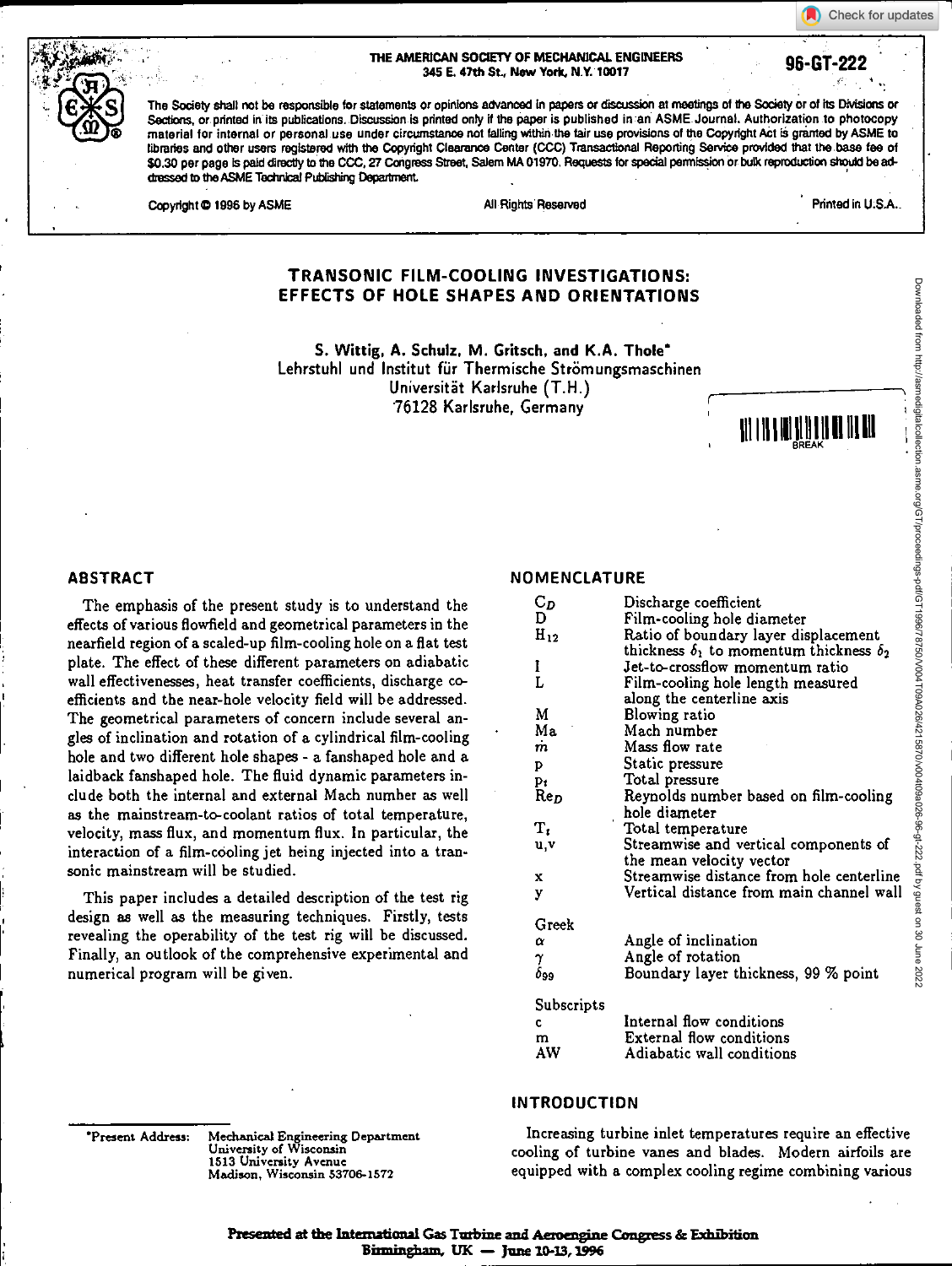convection cooling methods on the inner surface and filmcooling on the outer surface. Primarily film-cooling\_still offers a big potential for improvements and is, therefore, the subject of numerous research activities.

The injection of discrete film-cooling jets into a two dimensional boundary layer induces a complicated threedimensional flowfield which depends on many geometrical and fluid dynamic parameters. As a direct consequence, the heat transfer is also dictated by the same parameters.

The present study focuses on the detailed investigation of the throughflow characteristics of film-cooling holes and on the determination of the nearfield heat transfer and filmcooling effectiveness. To get a detailed insight into the flow structure, the investigations are performed on a scaled-up single hole ejection configuration. The test rig is carefully designed to meet realistic film cooling parameters. According to various locations of film-cooling holes on a real airfoil with different orientations of the holes, both with respect to the external flow as well as with respect to the internal coolant passage flow, the test rig permits an independent rotation of the coolant supply channel and the film-cooling hole itself. Moreover, different hole geometries, e.g. cylindrical holes, fanshaped holes, and laidback fanshaped holes, can be tested by replacing the junction between the two channels. Mach numbers up to 1.2 in the external flow channel and up to 0.6 in the internal flow channel can be achieved.

Few studies have investigated the influence of contoured film-cooling holes. In most cases, the holes are cylindrical with a diffuser shaped expansion at the exit portion of the hole. Goldstein, Eckert, and Burggraf (1974) examined holes with lateral expansion of  $10^{\circ}$  at the hole exit portion, while Makki and Jakubowski (1986) tested holes with a trapezoidal cross-sectional area at the exit. The increased cross-sectional area at the hole exit compared to a standard cylindrical hole leads to a reduction of the mean velocity and, thus, of the momentum flux of the jet exiting the hole. Therefore, the penetration of the jet into the main flow is reduced resulting in an increased cooling efficiency. Furthermore, lateral expansion of the hole provides an improved lateral spreading of the jet leading to a better coverage of the airfoil in spanwise direction and a higher spanwise averaged film-cooling efficiency. Hay and Lampard (1995) investigated cylindrical holes with a lateral expansion angle of 12.5° (flared holes) and holes with an additional layback of 7.5°. It was found that the discharge coefficient of flared boles is higher than for cylindrical holes. The layback does not further increase the discharge coefficient. Haller and Camus (1983) performed aerodynamic loss measurements on a 2D transonic cascade. Holes with a spanwise flare angle of 25° were found to offer significant improvements in filmcooling effectiveness without any additional loss penalty.

The improved spreading of the jet and a delayed separation at high momentum ratios are the reasons why filmcooling holes with compound angle orientations have gained attention in the literature ( e.g. Schmidt, Sen, and Bogard (1994), Ligrani, Wigle, Ciriello, and Jackson (1994), Honami, Shizawa, and Uchiyama (1992), Sathyamurthy and Patankar (1990), Jubran and Brown (1985), Colladay and Russell (1976) and Goldstein, Eckert, Eriksen, and Ramsey (1970)). These holes are found to provide a significantly improved thermal protection of the blade surface compared to streamwise injection, in particular at elevated momentum ratios. On the other hand, Sen, Schmidt, and Bogard (1994) reported increased heat transfer rates due to an enhanced interaction between the jet and the main flow, particularly at high momentum ratios .

The numerical studies of Leylek and Zerkle (1993), Garg and Gaugler (1995) and Benz, Wittig, Beeck, and Fottner (1993) address the effect of the flow inside the cooling hole influencing the overall film-cooling flowfield. Since the flowfield inside the hole is strongly affected by the way the coolant is supplied to the film-cooling hole, a plenum chamber, widely used for experimental studies, is not a correct means to represent the internal coolant passage flow of an airfoil. The effect of the coolant supply channel compared to a plenum on the flow inside the film-cooling hole will be discussed in detail by Thole, Gritsch, Schulz, and Wittig (1996a).

Liess (1975) studied the effect of the main flow Mach number on the film-cooling parameters. Mach numbers up to 0.9 were employed. No measurable effect on film-cooling efficiency was found, when the main flow recovery temperature is used as reference temperature. However, no studies are present in the literature examining the effect of transonic main flow Mach numbers for discrete hole film-cooling in the near-hole region.

#### **TEST RIG DESIGN**

When designing the test rig, the major intention *was* to simulate as many geometrical and flow parameters of a real airfoil as possible. As a result of comprehensive analyses it was found that it is possible to match the Mach and Reynolds numbers of the coolant as well as of the main flow. Furthermore, realistic coolant-to-mainflow temperature ratios, pressure ratios, blowing ratios, momentum ratios and boundary layer thickness to hole diameter ratios can be achieved. In choosing the facility and in designing the experiment, the test conditions given in Table 1 were considered.

Calculations were done to determine the possible experimental regimes. By minimizing the total pressure of the mainstream, the maximum possible cross-sectional area can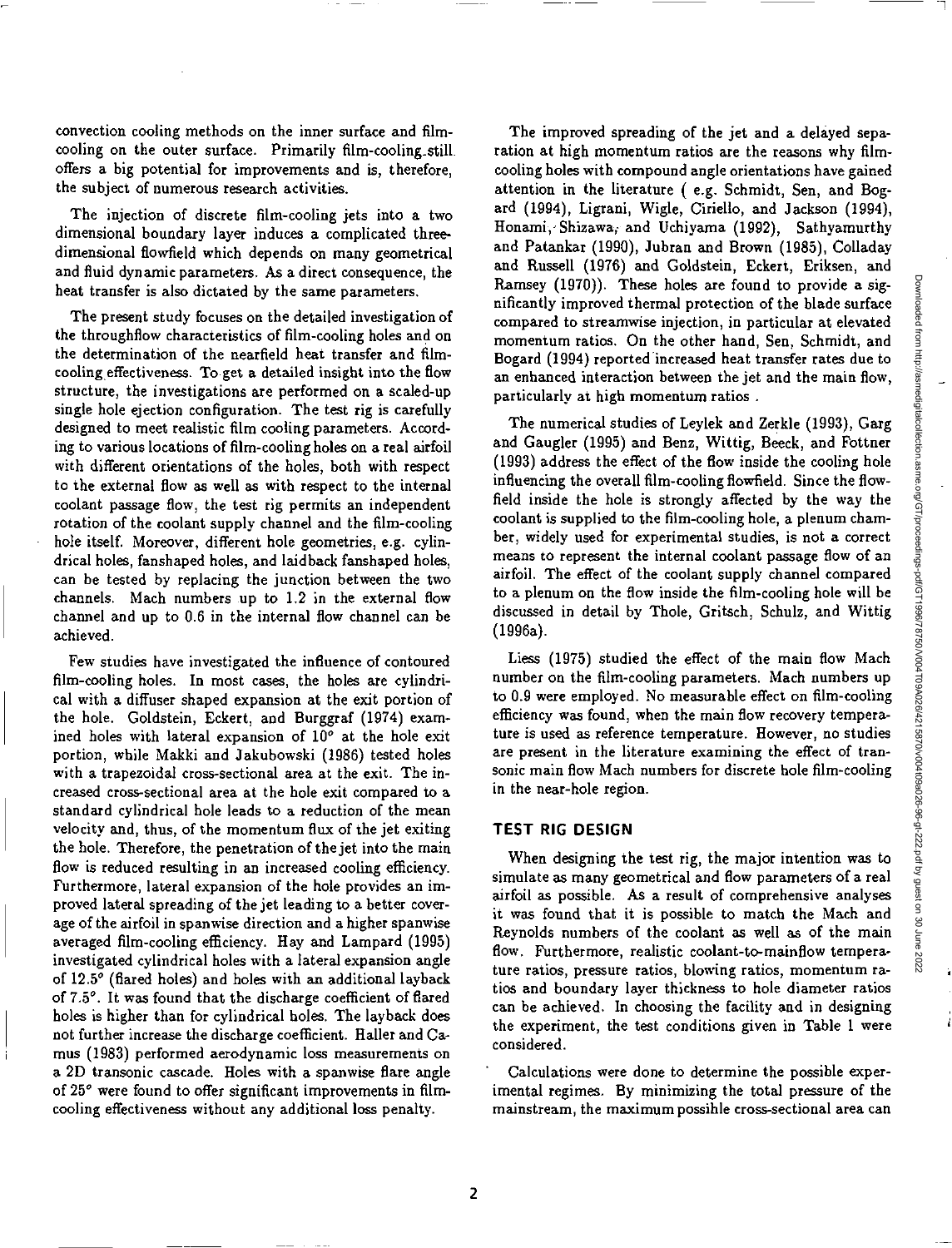kq µpd

 $\mathsf{S}$ 

2022

| Hole Diameter            |                           | $10 \text{ mm}$           |
|--------------------------|---------------------------|---------------------------|
| Internal pressure        | Ptc                       | up to 2 Bars              |
| Internal temperature     | $\mathbf{\tilde{T}_{to}}$ | 290 K                     |
| Pressure ratio           | $p_{te}/p_m$              | $1 \ldots 2$              |
| Temperature ratio        | $T_{tc}/T_{tm}$           | $1 \ldots 2$              |
| Internal Mach number     | Ma <sub>c</sub>           | 00.6                      |
| External Mach number     | $Ma_m$                    | $0 \ldots 1.2$            |
| Internal Reynolds number | $Re_{Dc}$                 | up to 2.5*10 <sup>5</sup> |
| External Reynolds number | $Re_{Dm}$                 | up to 2.1*10 <sup>5</sup> |
| Boundary layer thickness | $\delta_{99}/D$           | 0.5                       |

**TAB. 1:** Operational conditions of the film-cooling test rig



**FIG.** 1: Film-cooling test rig

be achieved for a given mainstream flow rate. Maximizing the cross-sectional area is desirable to ensure that there is no side or top wall interference on the film-cooling flowfield. As a consequence, the static pressure in the test section is far below ambient pressure for the transonic flow case.

### **EXPERIMENTAL APPARATUS**

The present investigation was carried out in a continous flow wind tunnel at the Institut für Thermische Strömungsmaschinen (ITS), Karlsruhe (see Fig. 1). The air was supplied by a high pressure, high temperature (HPHT) test facility. The facility is able to provide a maximum flow rate of 1 kg/s at a maximum temperature and pressure of 1120 K and 11 Bars, respectively.

The film-cooling test section consists of a primary loop representing the external flow and a secondary loop representing the internal flow (see Fig. 2).

# **Primary Loop**

**The** air supplied by the HPHT test facility passes a metering orifice and flow straighteners before entering the test



**FIG. 2: Film-cooling** test section

section through a LAVAL nozzle. This nozzle was specifically designed based on a method of characteristics solution for  $Ma_m=1.2$ .

The test section is 90 mm in width and 41 mm in height. For transonic flow conditions the height is reduced to 32 mm. Using an adjustable upper wall, a zero pressure gradient in streamwise direction is set in the test section. The test section side-walls- and the top wall have quartz glass windows to enable good optical access allowing-Schlieren and Laser Doppler Velocity (LDV) measurements. The quartz glass window in the top wall.can be replaced by a sapphire window required for surface temperature measurements using a infrared (IR) camera system.

## **Secondary Loop**

An accurate measurement of the flow rate through the sure gradient in streamwise direction is set in the test sec-<br>tion. The test section side-walls and the top wall have<br>quartz glass windows to enable good optical access allowing.<br>Schlieren and Laser Doppler Velocity (LDV) tion of the flow parameters, in particular the discharge coefficient. The standard configuration for measuring the flow rate for the case of crossflow on both, entry and exit side of the hole, is the "open" loop (Fig.  $3(a)$ ). The flow rates in the coolant supply channel are measured up- and downstream of the film-cooling hole location using orifices A and B. The difference between these two flow rates is equal to the flow rate through the hole. For the case when the flow rate through the hole is only a few percent of the flow rate in the coolant supply channel the uncertainty of the calculated flow rate through the hole is of the same magnitude as the flow rate through the hole itself. Thus, this configuration can not be used to get accurate measurements of the flow rate through the hole.

For this reason, the secondary loop used for the present study is a recirculating channel ( "closed" loop) with only one inlet, which is supplied by the compressor, and one exit, which is exhausted through the film-cooling hole (Fig. 3(b)). With this configuration the flow rate through the filmcooling hole is obtained directly, independently of the crossflow flow rate. The flow rate entering the secondary loop which is equal to the flow rate leaving the secondary loop through the film-cooling hole, is measured using orifice C.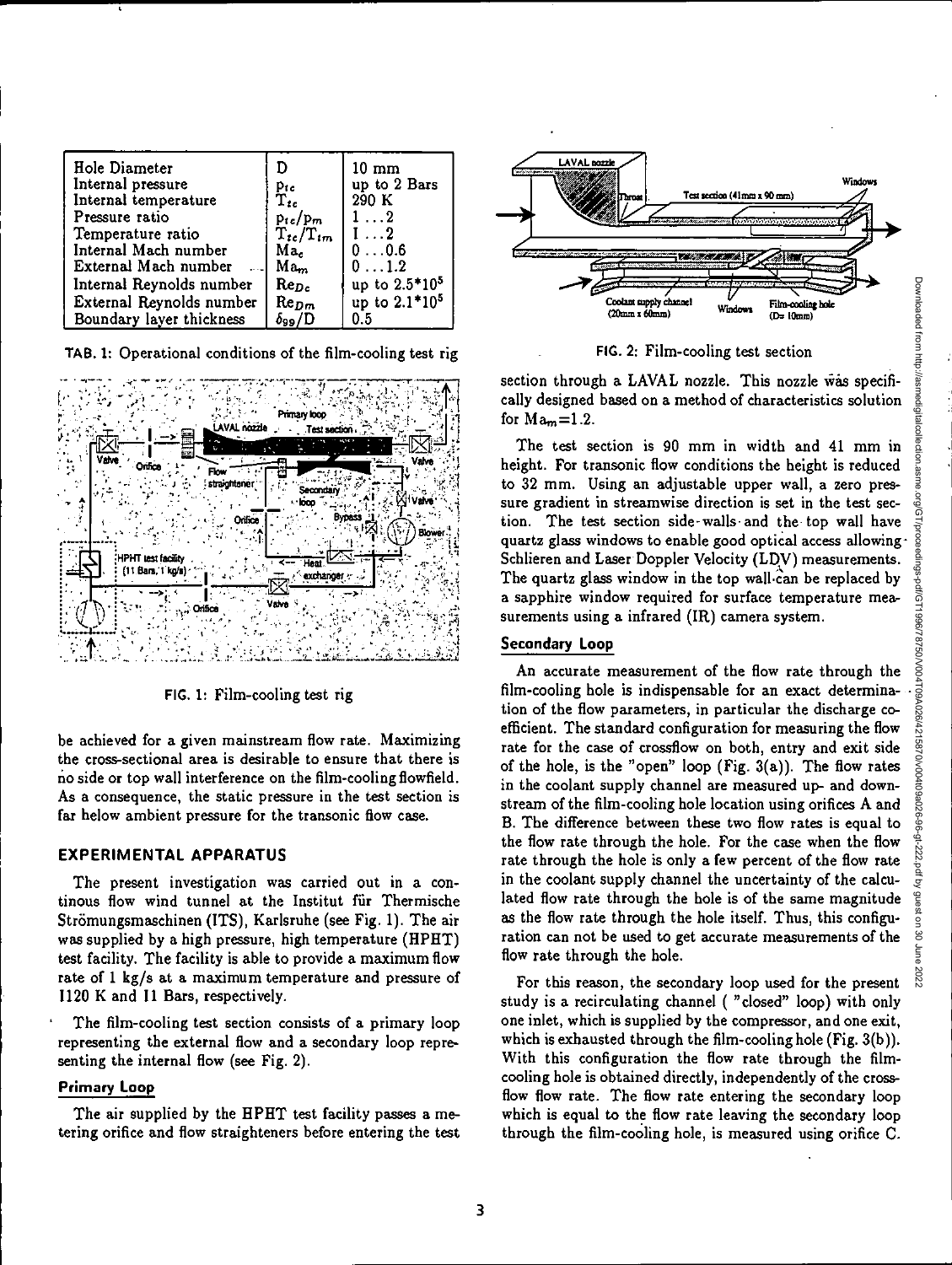The secondary loop itself acts like a plenum.

The orientation of the coolant supply channel with respect to the main channel can be set within  $0^{\circ}$  ( parallel flow) to 90° ( perpendicular flow) and 180° (counter parallel flow) to account for the various flow configurations in cooled airfoils in relation to film-cooling holes discussed in Hay, Lampard, and Benmansour (1983).

The major components of the secondary loop include a blower, a heat exchanger and a flow section where flow is ejected through the film-cooling hole into the mainstream. Flow for the secondary loop is provided by the HPHT test facility as well. However, the total pressure in the secondary loop can be set independently from the primary loop. The flow in the secondary loop is driven by an additional hlower. Thus, the Mach number can be set by adjusting the volume flow rate circulating in the secondary loop using a throttling valve upstream of the blower and a bypass line parallel to the secondary loop. The majority of the secondary loop has a large pipe diameter of 125 mm, to reduce the pressure losses, while the cross-sectional area at the film-cooling hole is 60 mm in width and 20 mm in height.

The blower continually supplies energy to the flow circulating in the secondary loop resulting in a continous increase of the temperature of the flow. Therefore, a water-cooled heat exchanger is introduced to the secondary loop downstream of the blower. The temperature of the circulating flow can be controlled by adjusting the amount of coolant water going through the heat exchanger.

### **Film-cooling Hole Geometries**

All tests were carried out using single scaled-up filmcooling holes. In total, seven hole geometries ( five cylindrical holes and two shaped holes) were tested (see Table 2). The hole geometries were decided in cooperation with the industrial partners involved in the present research program.

The diameter of the cylindrical holes and the diameter of the cylindrical inlet section of the shaped holes were 10 mm. The thickness of the wall was 30 mm and kept constant for all hole geometries.

The lateral expansion angle of both shaped holes *was* 14°, resulting in a hole width of 30 mm at the hole exit. The forward expansion angle of the laidback fanshaped hole was 15°, resulting in a hole length of 40 mm at the hole exit. A sketch of the 30° inclined cylindrical and both shaped holes is given in Fig. 4.

## **INSTRUMENTATION AND MEASURING TECHNIQUES**

The quantities of interest comprise adiabatic wall effec- FIG. 4: Cylindrical, fanshaped, and laidback fanshaped hole tivenesses, heat transfer coefficients, discharge coefficients, geometries





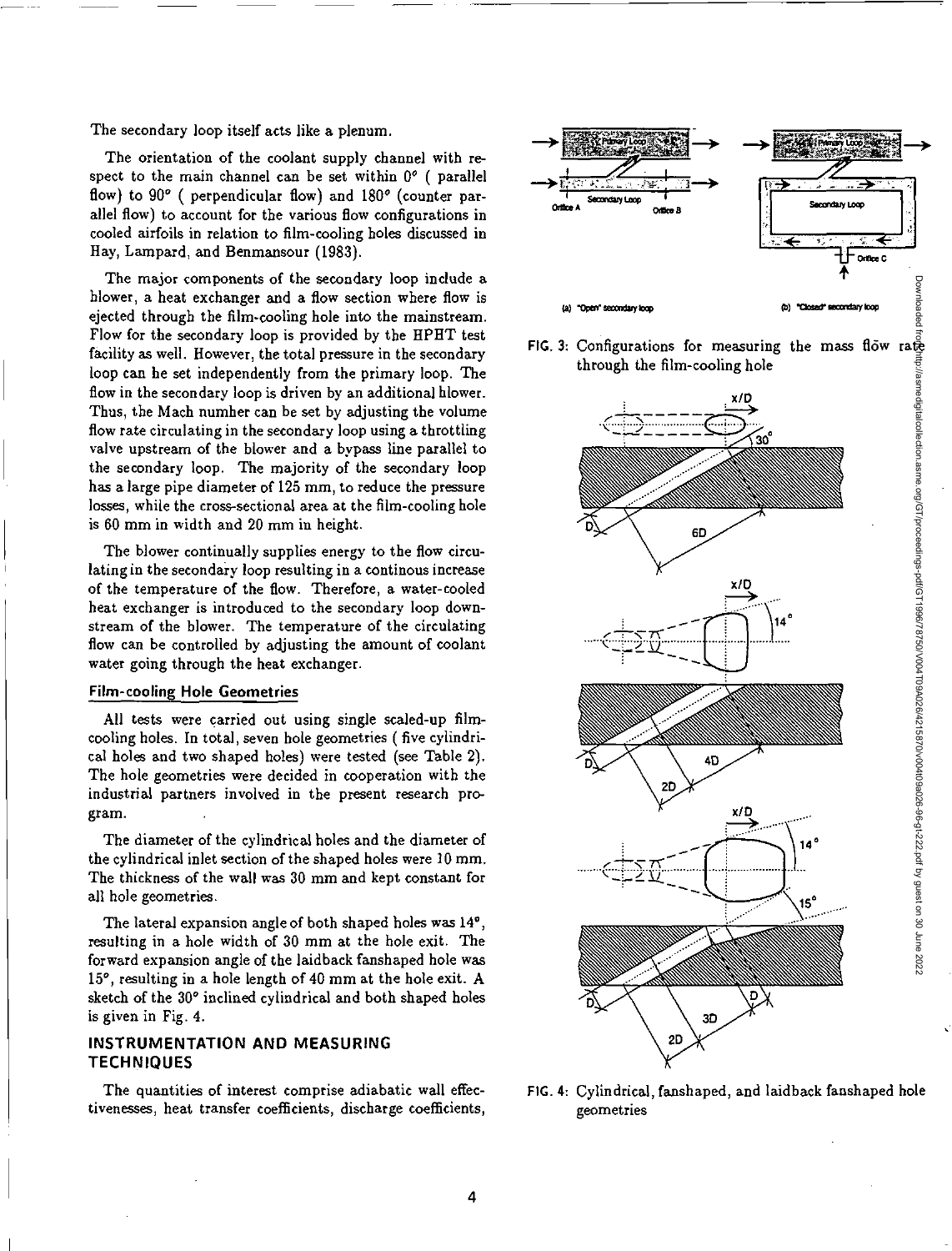|             | Hole geometry                                                                                              | Hole diameter<br>$D$ [mm]              | Angle of<br>inclination $\alpha$                                                            | Angle of<br>rotation $\gamma$               | Hole length-<br>to-diameter<br>ratio L/D |
|-------------|------------------------------------------------------------------------------------------------------------|----------------------------------------|---------------------------------------------------------------------------------------------|---------------------------------------------|------------------------------------------|
| 3<br>5<br>6 | cylindrical<br>cylindrical<br>cylindrical<br>cylindrical<br>cylindrical<br>fanshaped<br>laidback fanshaped | 10<br>10<br>10<br>10<br>10<br>10<br>l0 | $\frac{30^o}{45^o}$<br>90°<br>30 <sup>o</sup><br>$\frac{30^{o}}{30^{o}}$<br>30 <sup>o</sup> | 0°<br>00<br>0°<br>45°<br>90°<br>$0^o$<br>0° | 4.24                                     |

**TAB. 2:** Film-cooling hole geometries

and a map of the flowfield in the vicinity of the ejection hole. Three different types of test plates have been designed including one for adiabatic effectiveness measurements, one for heat transfer coefficient measurements, and one for discharge coefficient measurements and flowfield mapping. The test plates are equipped with removable inserts which allow for different cooling hole geometries and cooling hole orientations relative to the external flow.

### **Adiabatic Wall Effectiveness Test Plate**

Finite element analyses were performed to select a proper material for achieving an adiabatic boundary condition. Several materials were evaluated in terms of enduring a nominal temperature of 600 K to enable a coolant-to mainstream temperature ratio of about 2 and having a low thermal conductivity to minimize errors due to heat conduction. The computations indicated that a high temperature plastic (TECAPEK) with a thermal conductivity of 0.2 W/mK and a maximum operating temperature of about 580 K meets those requirements. Surface temperatures are measured using both thermocouples placed on the surface of the test plate and an AGEMA 870 **IR** camera system (Fig. 5). Sixteen Ni-NiCr thermocouples were located from 0.5 D to 10 D downstream of the hole trailing edge on the hole centerline. Fourteen Ni-NiCr thermocouples are positioned at streamwise locations of I D, 3 D and 6 D at a lateral distance of -3.5 D to 4 D from the hole centerline.

The **IR** camera system provides a two dimensional distribution of the temperature on the plate surface. The image of the test plate surface is digitized into an array of 140x140 pixels. Accounting for the optical setup used with the IR camera a spatial resolution of about  $1 \text{ mm}^2$  per pixel could be achieved. Actually, a calibration of the system is not necessary, because the test plate surface is covered by black paint of a well-known emissivity of 0.95. However, there are some parameters influencing the measurements which are difficult to quantify. Therefore, some of the thermocouples mentioned above are used for re-calibrating the **IR** camera system to increase the accuracy of the temperature measurements. Details of surface temperature measurements



**FIG.** 5: Adiabatic wall effectiveness test plate

using the **IR** camera system are given by Scherer, Wittig, Morad, and Mikhael (1991) and Martiny, Schulz, and Wittig (1995).

#### **Heat Transfer Test Plate**

Finite element analyses were also used for designing the heat transfer test plate. It is a dual layer test plate with a TECAPEK layer on top of a copper block. The optimum thickness of this plastic layer was calculated to be 3.5 mm resulting in a minimum uncertainty of the heat transfer coefficient. The copper block is maintained at a constant temperature by internal water cooling (Fig. 6). The surface temperature is measured with the **IR** camera. Additionally, seven Ni-NiCr thermocouples are distributed on the plate surface used for re-calibrating the IR camera.

The surface temperature of the test plate and the temperature of the copper block are used as boundary conditions for a finite element analysis. In calculating the heat flux perpendicular to the surface of the test plate the heat transfer coefficient can be determined.

### **Discharge Test Plates**

For investigating the discharge coefficients seven test plates (one for each hole geometry) were manufactured. The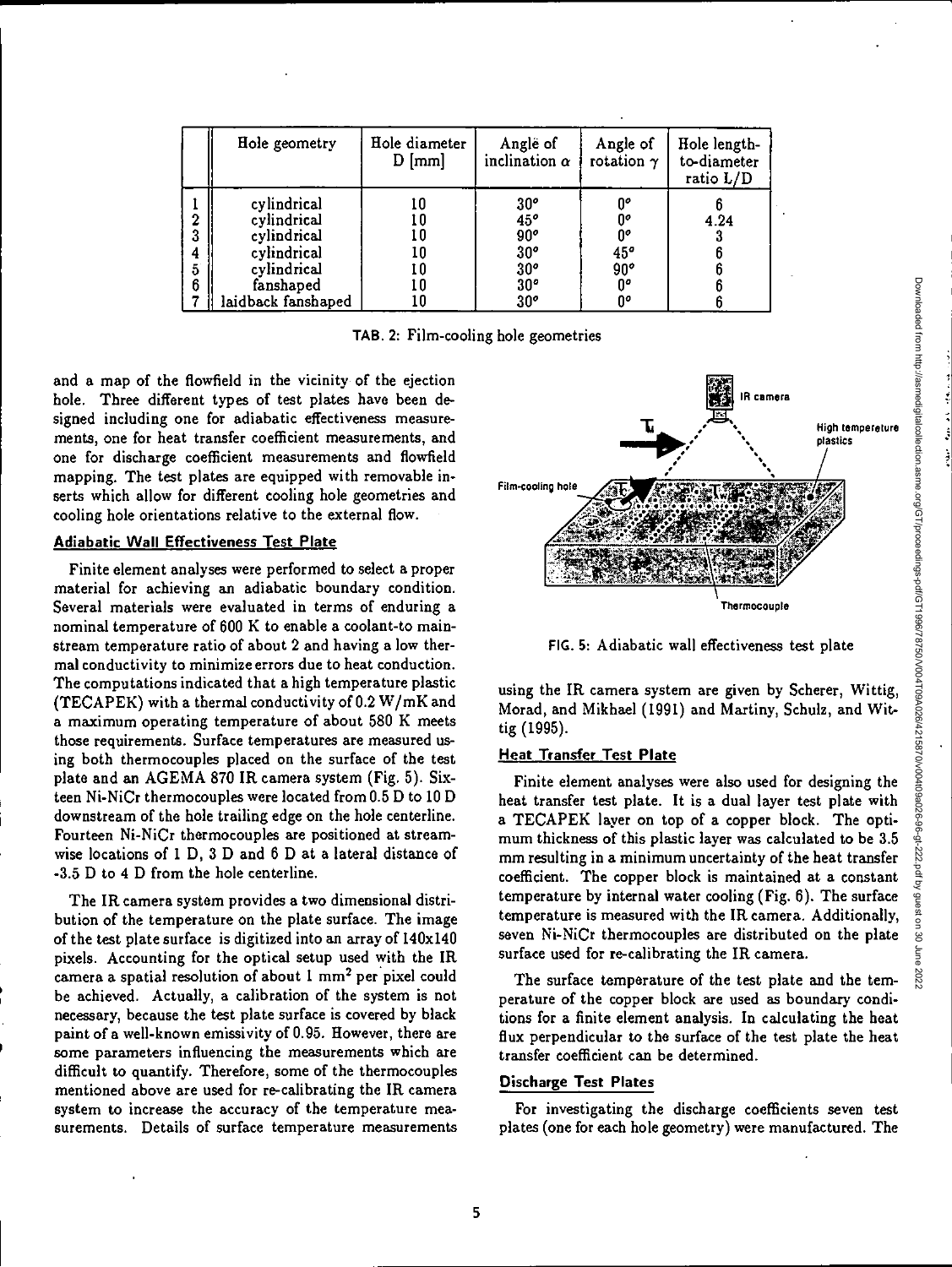

**FIG.** 6: Heat transfer test plate

test plates were made of aluminium allowing a very accurate machining of the hole. Errors in determining the hole size and, thus, in calculating the discharge coefficient were therefore very small. The plates were also used for performing the flowfield measurements.

#### **EXPERIMENTAL AND NUMERICAL PROGRAM**

**Discharge coefficient measurements:** Each hole geometry was tested for a matrix of three internal Mach numbers (Ma<sub>c</sub>=0.0, 0.3, 0.6) and four external Mach numbers  $(Ma<sub>m</sub>=0.0, 0.3, 0.6, 1.2)$  over a range of pressure ratio  $p_{tc}/p_m$  of 1 to 2. Moreover, each hole geometry was tested at four pressure ratios  $(p_{tc}/p_m=1.1, 1.25, 1.4, 1.6)$  over a range of internal Mach number  $Ma_c=0.0$  to 0.6 for a constant external Mach number Ma<sub>m</sub> of 0.0. Primary and secondary loop were positioned either parallel or perpendicular to each other.

**Adiabatic wall efficiency and heat transfer measurements:** Each hole geometry *was* tested for a matrix of three internal Mach numbers (Ma<sub>c</sub> $=0.0, 0.3, 0.6$ ) and three external Mach numbers (Ma<sub>m</sub> $=0.3, 0.6, 1.2$ ) over a range of blowing ratio  $M=0.25$  to 2. Primary and secondary loop were positioned either parallel or perpendicular to each other.

**Flowfield visualization using Schlieren:** Schlieren flow visualization were performed for the transonic flow cases to get an impression of the overall near-hole **flowfield.**  In particular, the shock pattern of the jet/main flow interaction was addressed.

**Flowfield measurements using a LDV:** Three hole geometries, comprising the baseline 30° inclined cylindrical hole, the fanshaped hole, and the laidback fanshaped hole, were tested under isothermal flow conditions. Both the blowing ratio and the momentum ratio were of unity. Two main flow mach numbers were chosen  $(0.25$  and 1.2). The coolant Mach number *was* kept constant at 0.3. Mean velocity components and turbulence quantities were obtained at the hole inlet, inside the hole, at the hole exit as well as in the primary channel upstream and downstream of the film-cooling hole. The primary and secondary loop were positioned parallel to each other.

**Numerical flowfield and heat transfer computa**tions: The numerical study was performed using a threedimensional, elliptic Navier-Stokes code. For turbulence closure, the standard k- $\epsilon$  model with wall functions was applied. The governing equations were formulated in  $\bar{a}$ body-fitted, non-orthogonal, curvilinear coordinate system. The code was hased on a fully conservative, structured,  $\mathbf{f}_r$ nite volume discretization method. The transport equations were solved using a non-staggered grid. In order to subdivide the complex computational domain into simple blocks, a multiblock technique was used. The coupling of the blocks was achieved by applying periodic boundary conditions (Benz and Wittig 1992).

The SIMPLE algorithm of Patankar and Spalding (1972) was used for coupling the velocity and pressure field. This pressure-correction method was extended in order to pr $\ddot{\text{e}}$ dict transonic and supersonic flows up to Ma=3. For the discretization of the diffusive terms, a second order, central difference scheme was used, whereas the convective terms of all transport equations were discretisized by the second order accurate Monotonized-Linear-Upwind (MLU) scheme (Noll 1992). The system of algebraic equations was solved using a generalized conjugate gradient iterative procedure in conjunction with an incomplete lower-upper decomposition (ILU-CG) (Noll and Wittig 1991). The ILU-CG method was tested for a variety of computations of complex gas turbine flows and was found to be very fast and robust. Downloaded from http://aspecialcollection.aspecialcollogicallection.aspecialcollogicalcollection.aspecialcollogicalcollection.aspecialcollogicalcollection.aspecialcollogicalcollogicalcollection.aspecialcollection.aspecialc

The capabilities and performance of the code were demonstrated for gas turbine flow applications by Beng, Wittig, Beeck, and Fottner (1993), Kurreck and Wittig (1994), and Wittig, Bauer, and Noll (1987). Due to the insufficient resolution of the near wall region the standard  $k_{\text{eff}}^2$ with wall functions approach was not suitable for heat transfer predictions. Therefore, low-Reynolds number k- $\epsilon$  tu $\bar{\psi}$ bulence models were implemented into the code (Giebert, Bauer, and Wittig 1996). 2022

#### **PRELIMINARY TESTING**

The most important thing in the beginning was to make sure that the flow rate entering the secondary loop, which is measured by a calibrated orifice, is equal to the flow rate exiting the loop through the film-cooling hole. Therefore, comprehensive leakage tests were performed. The test plate with the film-cooling hole was replaced by a impermeable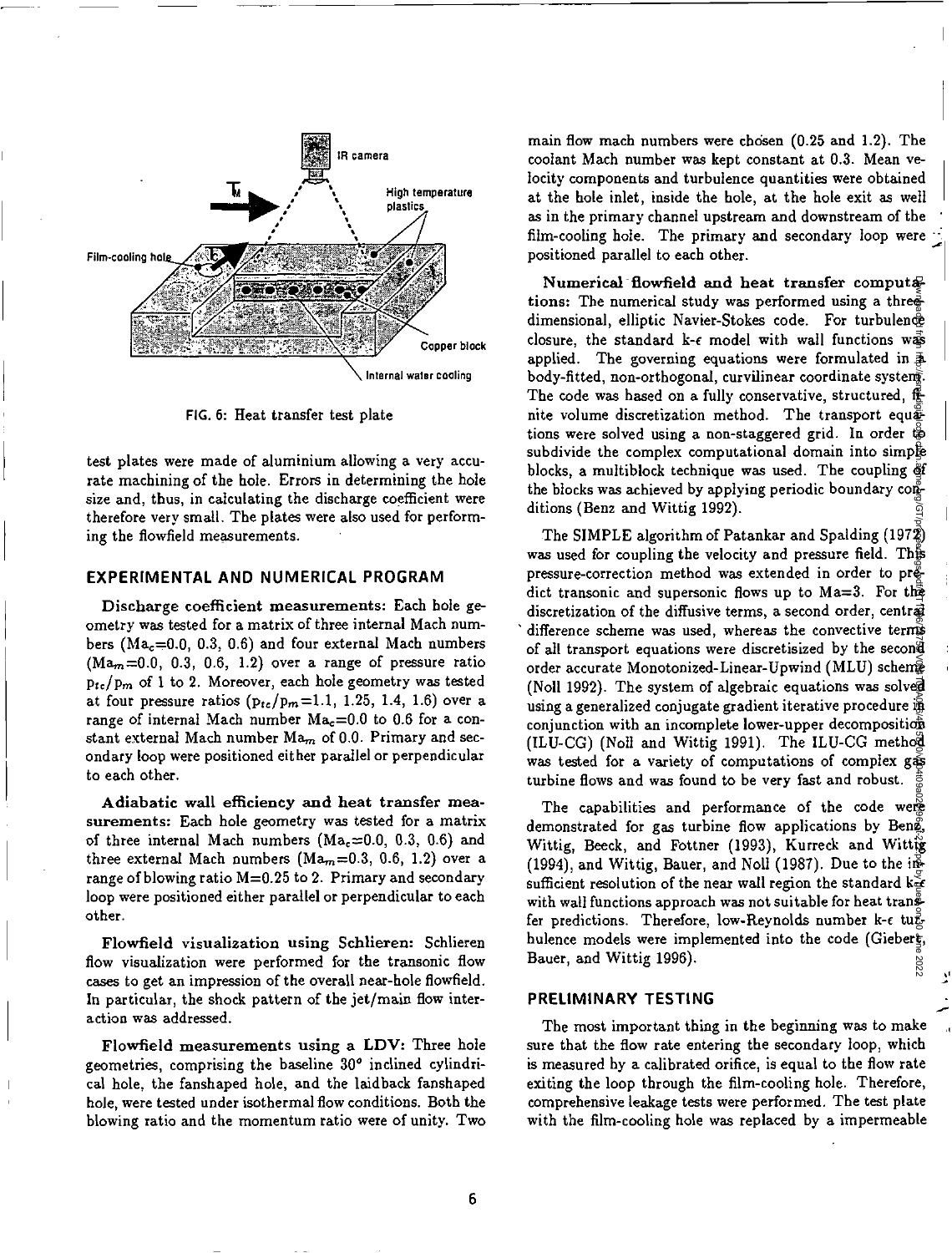test plate. After pressurizing the secondary loop the valve at the secondary loop inlet was closed. The pressure decay inside the secondary loop was monitored. From this information, the leackage flow rate could be derived. It was found that the leakage flow rate *was* about 10 % of the ideal flow rate through the film-cooling hole, assuming an isentropic expansion from the pressure inside the loop to ambient pressure. Most of the leakage flow occured at the shaft packing of the blower introduced in the secondary loop. By applying a proper counterpressure at the shaft packing the leakage flow rate was reduced to much less than 1 % of the ideal flow rate through the film-cooling hole.

Wall boundary layer profiles were taken 5 D upstream of the film-cooling hole in the main channel indicating that the naturally developing boundary layer is fully turbulent. For the low speed case  $(Ma_m=0.3)$ ,  $\delta_{99}/D$  was 0.6 and  $H_{12}$ was 1.38. The freestream turbulence level was measured to be 1.4 %. For the high speed case  $(Ma_m=1.2)$   $\delta_{99}/D$  was 0.4 and  $H_{12}$  was 1.42. The freestream turbulence level in this case was 2.3 %. The boundary layer in the coolant supply channel 7 D upstream of the film-cooling hole entry was also found to *be* turbulent. The freestream turbulence level there was 1 %.

At several axial positions in both the main and the coolant supply channel, velocity profiles in lateral direction were taken to check the spanwise uniformity of the main flow, the coolant supply flow, and the flow through the film-cooling hole itself.

## RESULTS

This section provides examples of the results achieved within the present study.

#### Discharge Coefficients

The discharge coefficient  $C_D$  is the ratio of the actual mass flow rate to the ideal mass flow rate through the filmcooling hole. The ideal mass flow rate is calculated assuming an isentropic one-dimensional expansion from the total pressure in the secondary loop  $p_{te}$  to the static pressure in the primary loop  $p_m$ .

Figure 7 shows a typical result for the cylindrical hole  $(\alpha=30^{\circ}, \gamma=0^{\circ})$ . The discharge coefficient is plotted versus the pressure ratio across the hole at four different Mach numbers in the primary loop  $(Ma_m=0.0, 0.3, 0.6,$  and 1.2) and a Mach number  $Ma<sub>c</sub>$  of 0.3 in the secondary loop.

The effect of  $Ma_m$  is to reduce the discharge coefficient, particularly at low pressure ratios. This effect is more pronounced at high Mach numbers  $Ma_m$  in the primary loop. At high pressure ratios a plateau value of 0.87 for the discharge coefficient *was* found, independent of the Mach number Ma<sub>m</sub> applied. Additionally, results of Hay, Lampard,



FIG. 7: Discharge coefficient  $C_D$  plotted versus pressure ratio  $p_{te}/p_m$  for  $Ma_c=0.3$  for the cylindrical hole  $(\alpha=30^\circ, \gamma=0^\circ)$ 

and Benmansour (1983) and Hay, Henshall, and Manning (1992) are plotted in Fig. 7. The inclination angle of the hole and the hole length-to-diameter ratio are the same as in the present study. However, it was found that for the case of  $Ma_m = 0.0$  the discharge coefficients of the present study are up to 10% higher whereas for the case of  $\text{Ma}_m = 0.3$  the discharge coefficients are up to 10% lower than reported by Hay and co-workers. Unlike the present study, they do not show a common plateau value existing at high pressure ratios.

#### **Adiabatic Wall Effectiveness**

Centerline measurements of the adiabatic wall effectiveness  $\eta$  of the basecase cylindrical hole  $(\alpha=30^{\circ}, \gamma=0^{\circ})$  at  $M=0.61$  and  $I=0.22$  up to 10 D downstream of the hole are presented in Fig. 8. The origin of the streamwise coordinate,  $x/D=0$ , is located at the trailing edge of the hole for the present plot. Published data of Sinha, Bogard, and Crawford (1990) and Schmidt, Sen, and Bogard (1994) are used for validating the present results since the flow parameters as well as the hole geometry are similar to the present study. Excellent agreement between the present results and the data of Schmidt, Sen, and Bogard (1994) was found. The deviations occuring from the data of Sinha, Bogard, and Crawford (1990) are believed to be due to the different hole length-to-diameter ratio,  $L/D=6$  for the present study compared to  $L/D=1.75$  of Sinha, Bogard, and Crawford (1990). The flow entering an orifice is known to form a vena contracta within an orifice and to re-attach about 2 D downstream of the orifice inlet (Hay and Spencer 1991). For very short film-cooling holes such as used by Sinha, Bogard,

Downloaded from http://asmedigitalcollection Downloaded from http://asmedigitalcollection.asme.org/GT/proceedings-pdf/GT1996/78750/V004T09A026/4215870/v004t09a026-96-gt-222.pdf by guest on 30 June 2022asme.org/GT/proceedings-pdf/GT1996178750/V004T09A026/4215870/V004109a026-96-gt-222. pdf by guest on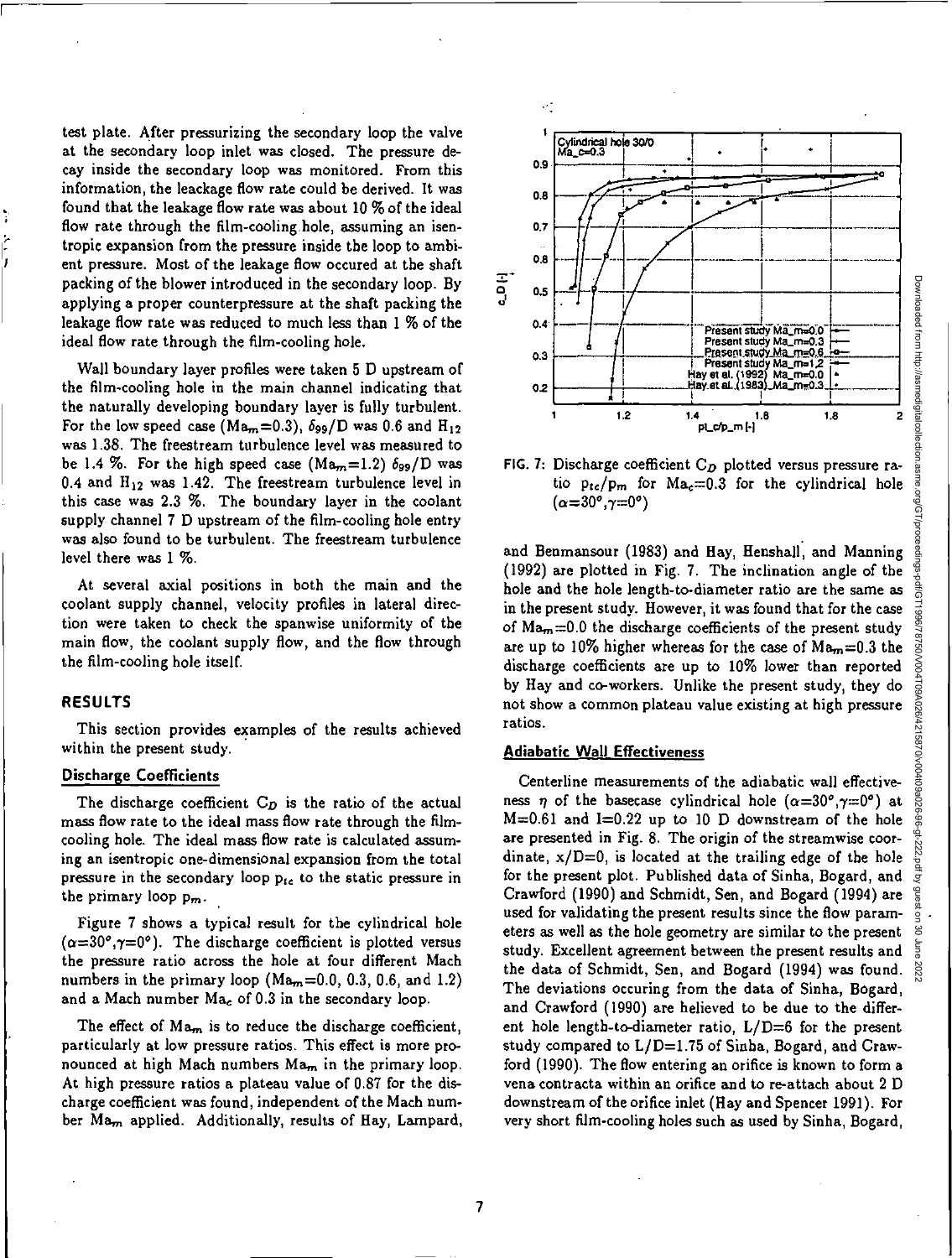

FIG. 8: Centerline film-cooling effectiveness of the cylindrical hole ( $\alpha=30^\circ,\gamma=0^\circ$ ) at Ma<sub> $m=0.3$ </sub> and Ma<sub>c</sub>=0.0

and Crawford (1990), the jet leaves the hole as a divergent streamtube and, thus, stays closer to the wall resulting in elevated film-cooling effectiveness in the vicinity of the hole.

#### **Flowfield Visualization using Schlieren**

Before comprehensive flowfield studies were performed Schlieren were used to get a qualitative impression of the near-hole flowfield in the case of transonic flow conditions. Figure 9 shows the near-hole flowfield in the primary channel for the laidback fan shaped hole. The Mach number  $Ma<sub>m</sub>$  of the flow in the primary channel was 1.2 and the Mach number  $Ma_c$  of the flow in the secondary channel was 0.3. The blowing ratio and the momentum ratio were of unity.

It was observed that the injected coolant acts as an obstacle to the flow in the primary loop resulting in a strong shock wave immediately upstream of film-cooling hole. Downstream of the hole a weak recompression shock wave could be detected. The position and the shape of these shock waves were found to be strongly dependent on both the hole shape and the blowing rate.

### **Flowfield Measurements**

Mean velocity vector profiles at  $13 \text{ x/D-locations}$  in the primary channel for the basecase cylindrical film-cooling hole ejection  $(\alpha=30^\circ, \gamma=0^\circ)$  are shown in Fig. 10. The upstream and downstream edges of the hole are indicated by the lines placed on the x-axis. The Mach number  $Ma_m$ of the flow in the primary channel *was* 1.2 and the Mach number  $Ma<sub>c</sub>$  of the flow in the secondary channel was 0.3. The blowing ratio and the momentum ratio were of unity. Although the blowing ratio and the momentum ratio were



kept constant, the velocity distribution of the jet at the hole exit was found to be more uniform compared to the low Mach number case. Measurements inside the hole and in the hole exit plane as well as numerical computations revealed that the elevated pressure ratio, which is necessary to apply a blowing ratio  $M=1$  for the high Mach number case, causes an altered flowfield inside the hole resulting in higher vertical velocities at the upstream portion of the hole exit.

Detailed results of the flowfield measurement performed for the low Mach number case (Ma<sub>m</sub> = 0.25) are reported by Thole, Gritsch, Schulz, and Wittig (1996b).

### **Numerical Flowfield Computations**

Numerical simulations were performed for the cylindrica $\ddot{\xi}$ fanshaped, and laidback fanshaped hole geometries at both subsonic and transonic primary flow conditions. In the results presented below, only the subsonic flow case for the cylindrical hole will be considered.

The computational grid was generated using the multiblock technique. It consists of three blocks (primary channel 135 000 grid points, cooling hole 10 000 grid points and secondary channel 33 000 grid points). CPU time was about 90 min on a Siemens Nixdorf SNI 600/20 vector computer.

As boundary conditions, the total pressure and total tem-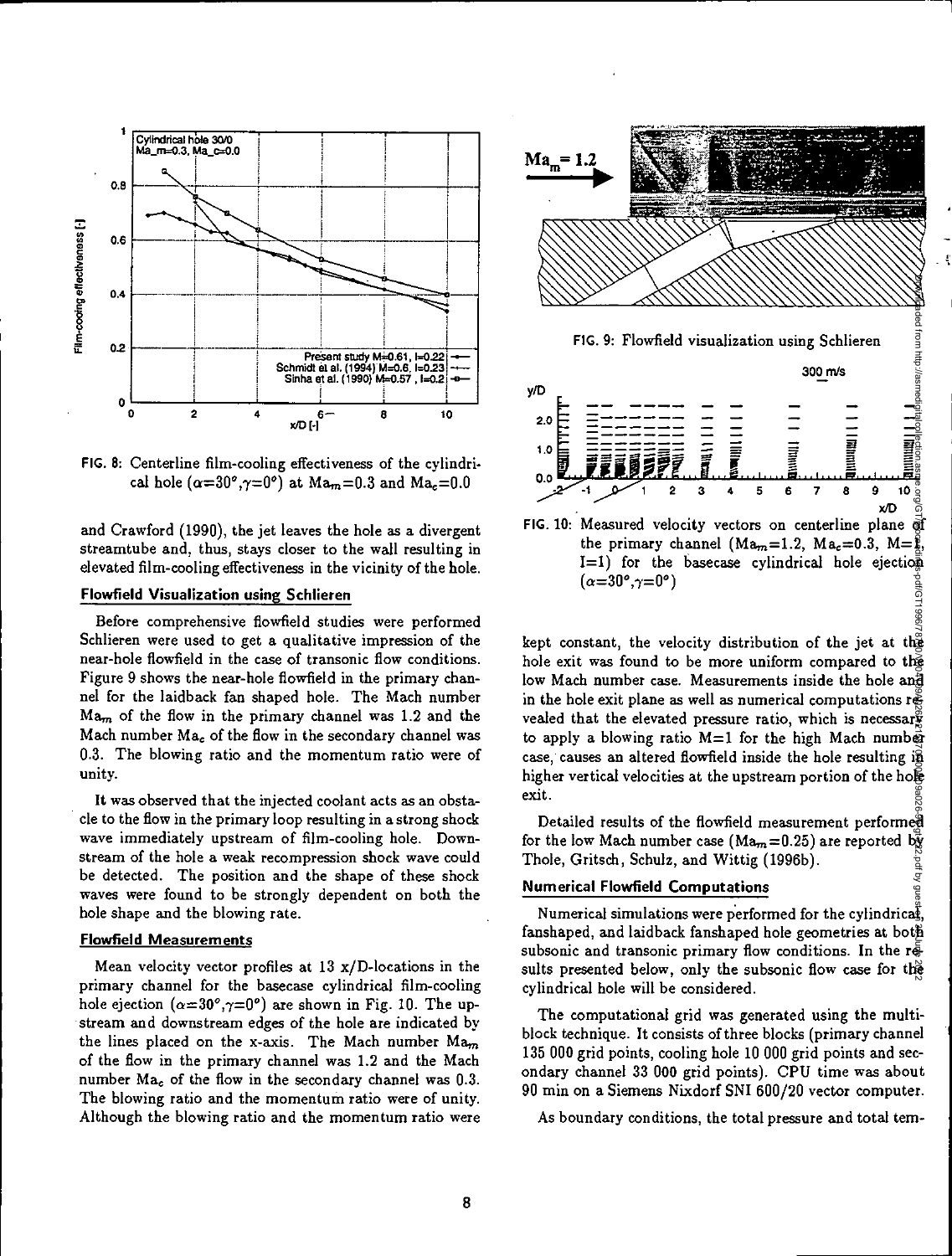

FIG. 11: Computed Mach contours on crossflow planes and inside the cylindrical film-cooling hole ( $\alpha=30^\circ$ ,  $\gamma=0^\circ$ )

perature were set at the entry of the primary and secondary channel, and static pressure was set at the exit of primary and secondary channel. The flow through the film-cooling hole was not taken from the experiment, but resulted from the calculated pressure distribution across the hole. The computed flow rates in the primary and secondary channel, as well as through the film-cooling hole, were very close to the measured flow rates demonstrating the capability of the code. The calculated blowing ratio showed a maximum deviation of 5% from the measured blowing ratio.

Figure 11 shows the computed Mach number contours. The dominating flowfield mechanisms are clearly evident in Figure 11 which include a strong acceleration of coolant fluid as it enters the cooling hole. In addition, the development of a pair of lateral vortices occur after the jet exits the cooling hole which entrain main flow into the wake of the jet.

Figure 12 shows a comparison of the streamwise and vertical mean velocity contours calculated using the CFD code and measured using the LDV system. The *mass* flow ejected through the hole was predicted to be about 5 % higher than the measured mass flow resulting in slightly higher predicted values of the streamwise and vertical velocity at the exit of the hole. Most of the jet is ejected from the downstream portion of the hole which was predicted correctly. The position of the maximum vertical velocity downstream of the hole, due to the main flow penetrating under the jet, is predicted too high, too far downstream, and too far away from the wall.

Generally, the simulations are in good agreement with the experiments. However, some discrepancies were found when comparing the mean velocities and turbulence quantities inside the hole and at the hole exit plane. In particular, the prediction for the highly three-dimensional flow inside the hole differ significantly from the measurements documented by Thole, Gritsch, Schulz, and Wittig (1996a). Since the computed solution was fully converged, these effects are believed to be either due to grid dependancy of the solution or, more likely, attributed to the k-c turbulence model. The very complex flowfield inside the hole could not be predicted accurately due to the highly anisotropic turbulence field. These findings agree with the results reported by Leylek and Zerkle (1993). Therefore, future work will consider both possibilities, but emphasize evaluations of more suitable turbulence models.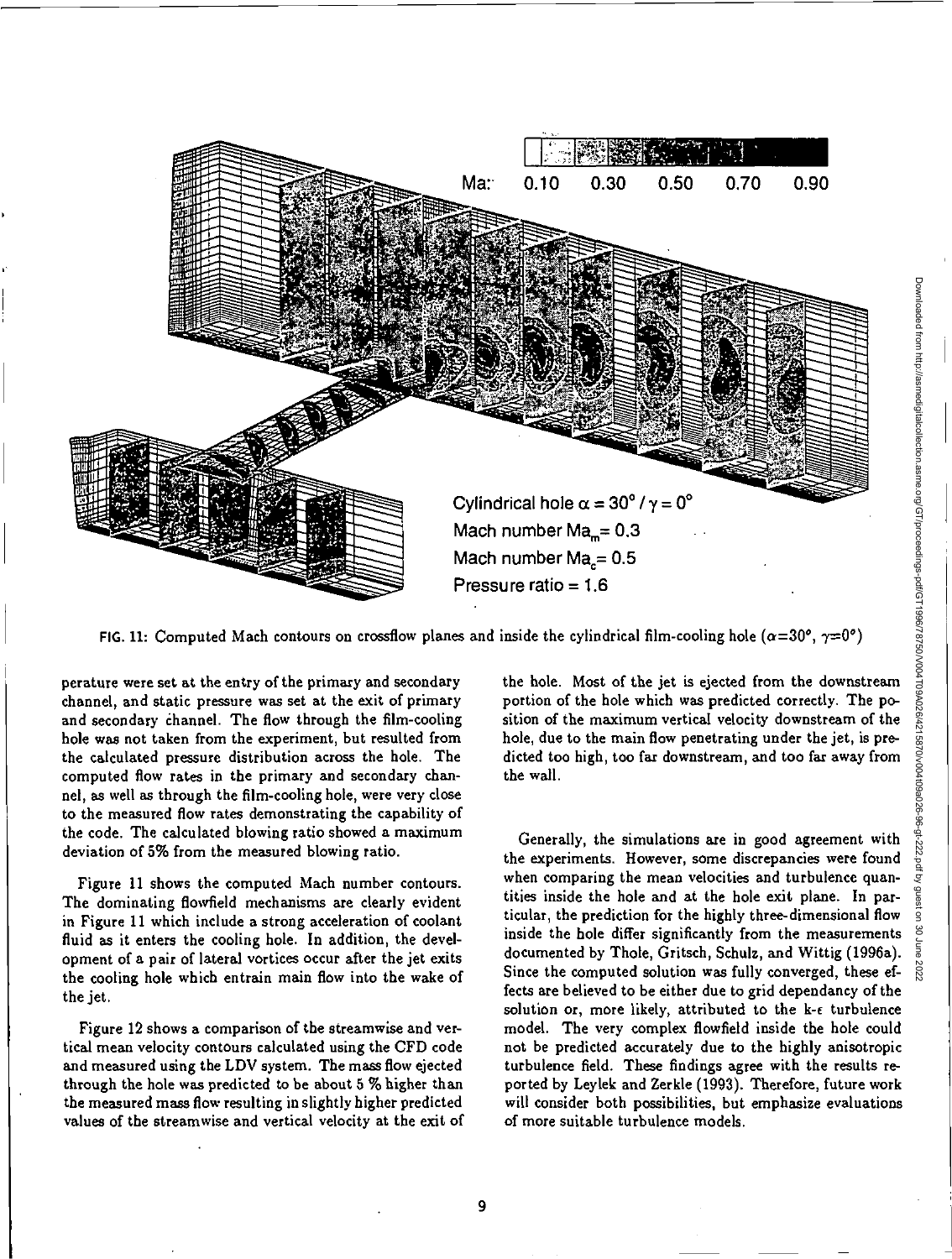

**FIG. 12:** Measured and predicted mean velocity contours on centerline plane of the primary channel  $(Ma_m=0.25, Ma_c=0.3, M=1, I=1)$  for the basecase cylindrical hole ejection  $(\alpha=30^\circ, \gamma=0^\circ)$ 

### **CONCLUSIONS**

A new film-cooling test rig has been designed and built at the Institut für Thermische Strömungsmaschinen. The design constraints, construction, and features of the rig as well as its instrumentation and the measuring techniques applied are described in detail. A comprehensive summary of both present and future experimental and numerical programs

were given. Examples of the measurements previously obtained have been presented. The results demonstrate the capability of the test rig to provide useful data for testing film-cooling configurations, particularly at transonic main flow conditions.

## **ACKNOWLEDGMENTS**

This study was partly funded by the European Unign through grant by the Brite Euram program "Investigation  $\frac{1}{6}$ the Aerodynamics and Cooling of Advanced Engine Turbine Componenents" under Contract AER2-CT92-0044. The authors wish to express their gratitude to the partners  $\overline{B}$ volved in the program and to R. Clifford from Rolls-Royce plc who played an active role in initiating and co-ordinating the work program. Downloaded from http://wsm.pdf/gitalcollection.asme.org/GT/proceedings-pdf/GT1996070201011490A029/AC158190/VDf4158190/VDf415890/202201149.96216011149.202201149.pdf

## **REFERENCES**

Benz, E. and S. Wittig (1992). Prediction of the Integaction of Coolant Ejection with the Main Stream at the Leading Edge of Turbine Blade : Attached Grid Application. In *Int. Sym. Heat Transfer in Turbomachinery,* Athens, Greece, August 24-28, 1992.

lection

- Benz, E., S. Wittig, A. Beeck, and L. Fottner (1993). Analysis of Cooling Jets near the Leading Edge of Turbine Blades . In *72nd Fluid Dynamics Panel Meeting and Symposium on "Computational and Experimental Assessment of Jets in Cross Flow",* Winchester, U.K., April 19-22, 1993.
- Colladay, R. and L. Russell (1976). Streakline Flow Visualization of Discrete Hole Film Cooling for Gas Tuebine Applications . *ASME Journal of Heat Transfer,* Vol. 98, pp. 245-250.
- Garg, V. and R. Gaugler (1995). Leading Edge Film Cooling Effects on Turbine Blade Heat Transfer . ASME Paper 95-GT-275.
- Giebert, D., H.-J. Bauer, and S. Wittig (1996). A comparative Study of two low-Reynolds number k-c turbulence models for recirculating flows with and without heat transfer. Accepted for publication at the 3rd International Symposium on Engineering Turbulence Modelling and Measurements, Crete, Greece, May 27- 29, 1996.
- Goldstein, R., E. Eckert, and F. Burggraf (1974). Effects of Hole Geometry and Density on Three-Dimensional Film Cooling. *Int. J. Heat Mass Transfer,* Vol. 17, pp. 595-607.
- Goldstein, R., E. Eckert, V. Eriksen, and J. Ramsey (1970). Film Cooling Following Injection Through